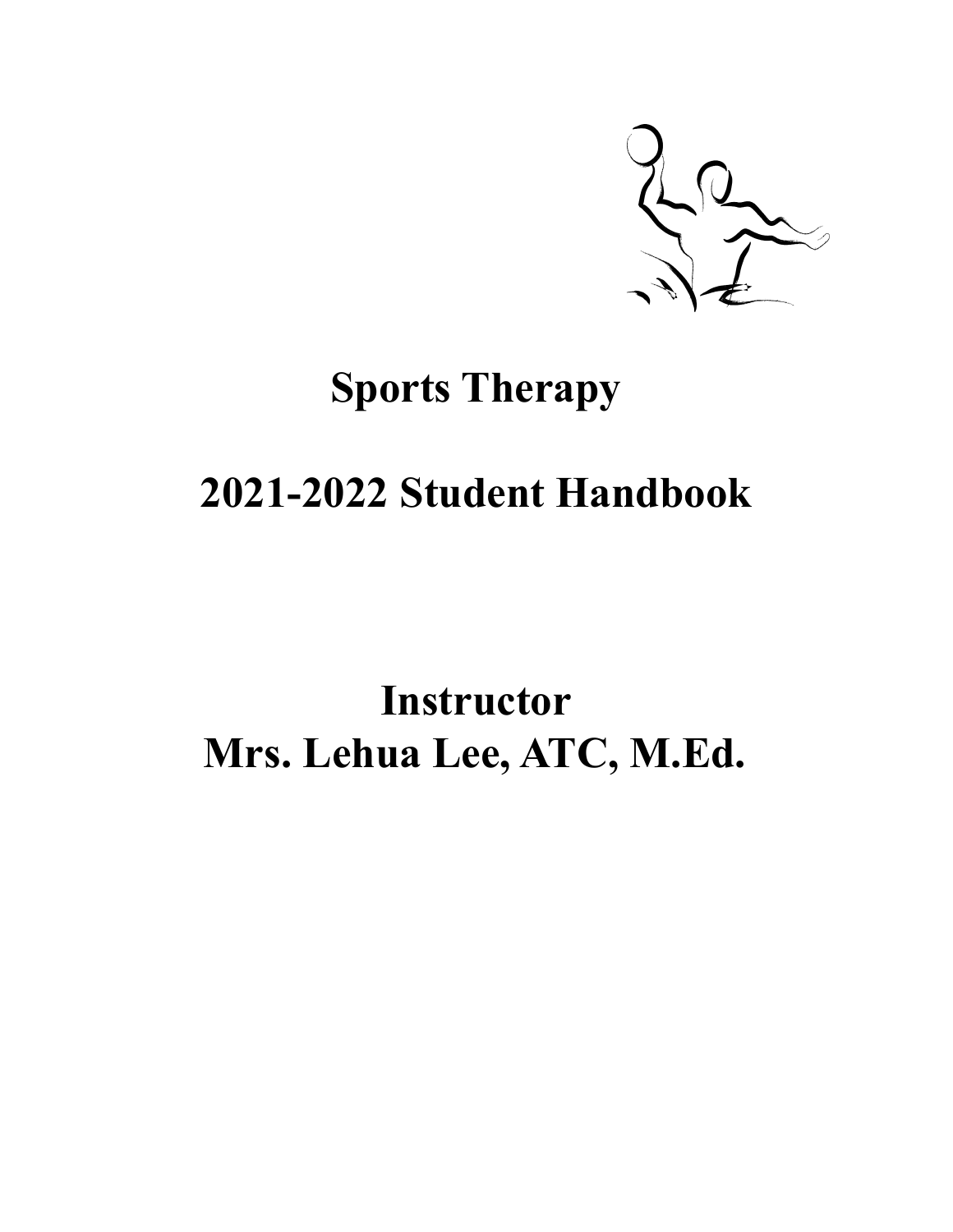# *Preface to Syllabus*

Hi everyone and welcome to Sports Therapy. I know this year is going to be unique and filled with many firsts. Like you, this is all new to me and I am a little nervous and that's okay. I am also excited to be back in the classroom and I hope you are too. I wanted to let you know that I am going to do my best to make this experience as close to a "normal year" as possible. As such, I have decided not to make a lot of changes to my syllabus. The changes I have made will apply mostly to mandates and the safety of students in the classroom and at our internship sites.

#### **When does class meet?**

ROP classes at the center meet five days per week for 2 hours each day. We will follow the Fremont Unified School District calendar. The morning class will meet from 7:30-9:30am and the afternoon class will meet 1:30-3:30pm.

#### **What do I do if I am absent?**

Since the ROP campus is an independent campus, any absence you phone into your home school does not get forwarded to me. So, if you are absent, please have YOUR PARENT, call me at (510) 657-1865 extension 15224. They can also email me at [llee@mvrop.org](mailto:llee@mvrop.org). If a student is absent for 2 or more days and I have not been contacted by a parent, I will be reaching out to the student, parent and home school.

#### **What do I do if I am sick?**

All students should conduct a daily self-assessment for any signs or symptoms of illness. You should stay home and contact MVROP if you have any symptoms of an illness such as a fever, cough, sore throat or headache. Students should not return to school after an illness until they have been symptom free WITHOUT medication for 24 hours.

#### **Will we still have internships?**

It is my plan to continue to have internships. We normally do not go out to internship sites until the middle of February. Hopefully this gives time for the current situation to calm down a little. However, this depends on the willingness of our sites to take student interns again.

### **Expections:**

**MASK REQUIREMENTS**. All MVROP students are required to wear a mask or face covering while inside any classroom or building on the MVROP campus. A mask will be provided if needed.

**BE ON TIME**. As an ROP class, we have a focus on your professionalism and employability skills. Please make sure you are on time to our class meetings.

**BE APPROPRIATE AND PROFESSIONAL.** This applies to your dress and your behavior.

**NO FOOD OR DRINK ON CAMPUS.** There will be no food or drinks allowed in MVROP buildings including classrooms, lobby, hallways, restrooms and student lounge. This is to discourage the congregation of students indoors while not wearing masks. If you need to eat lunch please do it before you come or eat outside. You may have water in the classroom.

**BE SUPPORTIVE.** Everyone is going through different circumstances right now. Be understanding and supportive of each other. Kind words, offer to help a classmate if they are struggling, ask how someone is doing. A small compliment or simply asking how someone is doing can go a long way in making someone feel valued. If you have concerns about a classmate or if you are struggling yourself, PLEASE REACH OUT TO ME, WE ARE IN THIS TOGETHER!

**HAVE FUN!** We are here to learn, but I pride myself on having a classroom that is welcoming and informal. I want you to get to know me and each other. I don't want to lose this sense of community. If you have any suggestions along the way, let me know.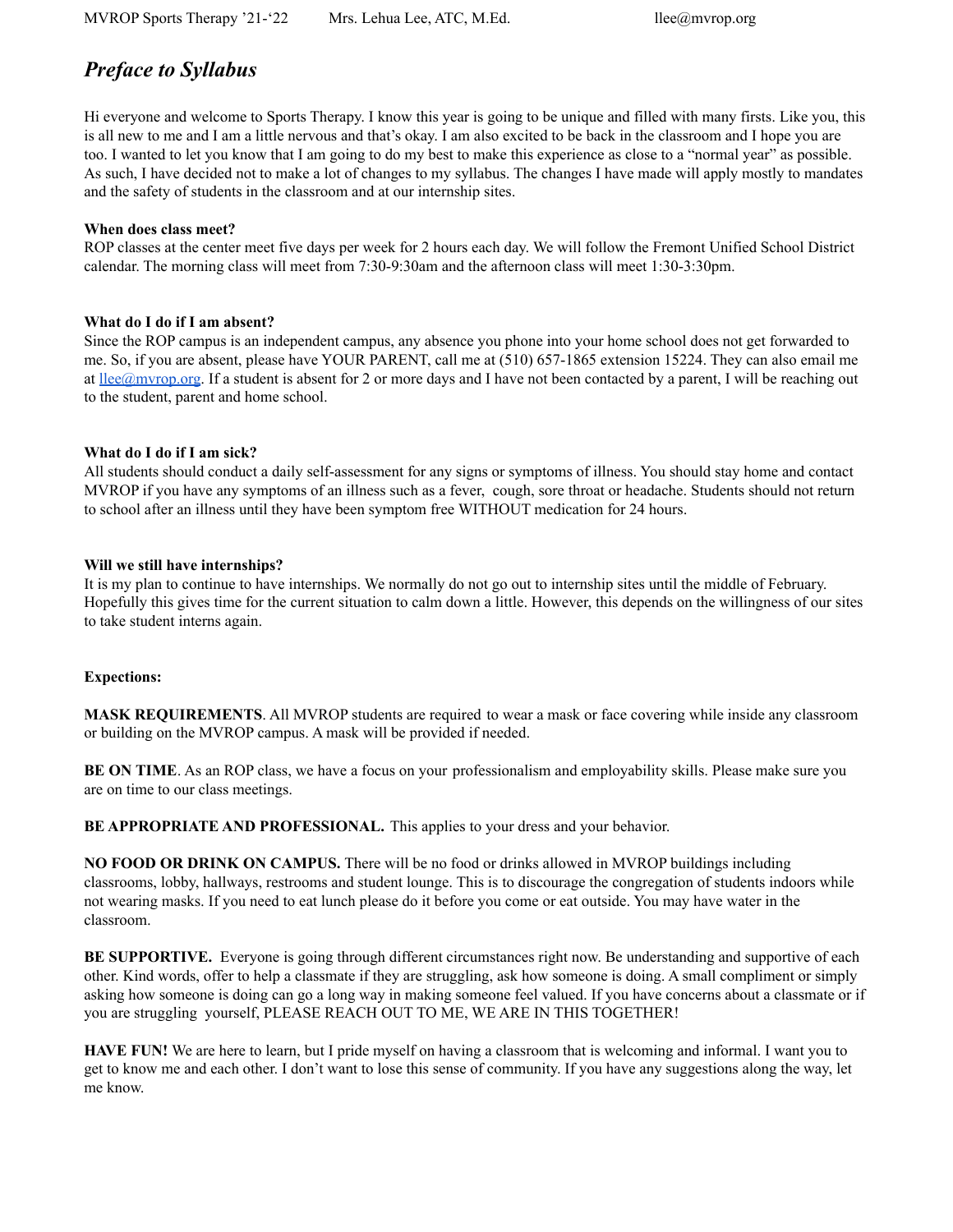

*Contatct Information*

Mrs. Lehua Lee email: [llee@mvrop.org](mailto:llee@mvrop.org) phone: (510) 657-1865 x15224

## *Statement of Purpose*

This course is designed to provide related instruction and community training for students preparing for jobs in sports medicine including physical therapy, chiropractic, occupational therapy, athletic training, massage therapy, personal training, as well as other jobs in the health and fitness industry. Students will receive heavy academic instruction in human anatomy and physiology. The class will provide students with a fundamental understanding of the sports and health related fields, thus aiding them in career decisions.

\*\* An ROP course is the transition from the traditional classroom to the world of work. The policies and regulations reflect the demands of both.

## *Text:*

Prentice, William E. *Principles of Athletic Training 15<sup>th</sup> ed.* New York, NY: McGraw Hill. ISBN: 978-0-07-802264-7

Senisi Scott, Ann & Fong, Elizabeth. *Body Structures & Functions 11<sup>th</sup> Edition*. ISBN-13: 978-1-428-30419-2

## *Areas covered in class*

- ❑ Anatomy/Physiology
- ❑ Medical terminology
- ❑ Therapeutic modalities
- ❑ Rehabilitation techniques
- ❑ Emergency procedures
- ❑ Care and prevention of injury
- ❑ CPR
- ❑ Nutrition
- ❑ Physical fitness
- ❑ Taping and wrapping techniques

## *Requirements*

- ❑ **Students will provide their own transportation to community classroom sites.**
- ❑ A background in biology and/or anatomy is helpful, but not required.
- ❑ A positive attitude, willingness to work, and ability to communicate effectively is required.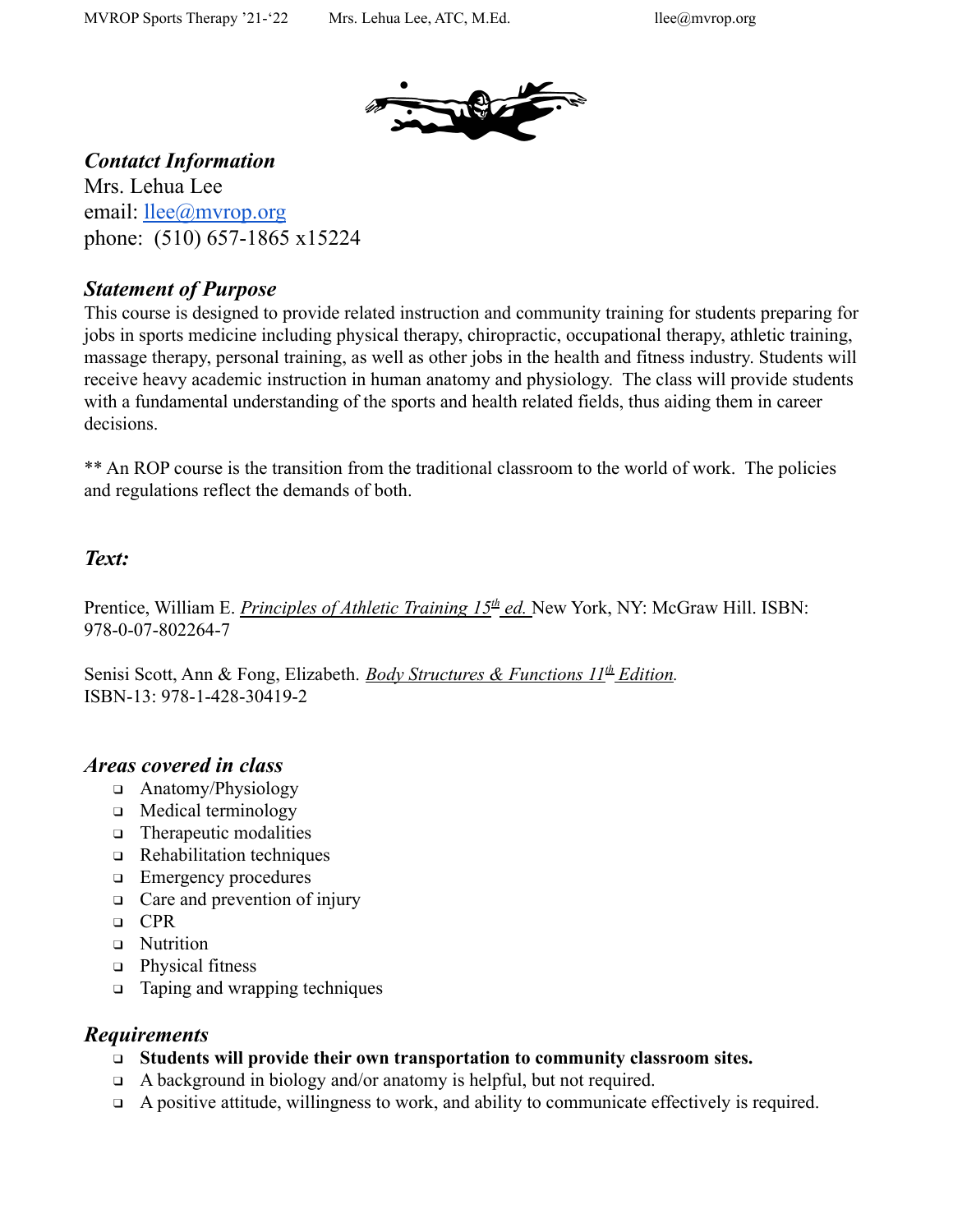## *Career Advancement Benefits*

- ❑ Students will gain hands-on experience in the sports therapy field.
- ❑ Ability to work as a Physical Therapy Aide or Personal Trainer Assistant.
- ❑ Gain clinical experience hours which are needed to apply to many professional programs.
- ❑ Determine if this is the career path of your choice.

## *Materials, Tools, and Resources*

### **Class binder**

- ❑ Each student will need a separate 3-ring binder for this class.
- ❑ The binder must be organized using dividers into sections for each unit.
- ❑ All course materials (notes, handouts, returned assignments, etc.) must be kept in the binder until the end of the course.
- ❑ The binder is checked periodically. This may be announced or unannounced. **Therefore, the notebook must be kept up-to-date and brought to every class!!!**

Special materials may include calculators, tank tops, shorts etc. Students will be informed of special materials before the class session in which they are needed.

## *Grading*

Everyone starts with an A! It is up to you to keep that grade. The major part of your grade will be from exams, both written and practical/hands-on. Classwork, homework and work readiness will also impact the final grade.

## **Work Readiness**

You will be evaluated on your work readiness. Work readiness relates to skills that employers want to see in their employees and include:

- ❏ punctuality
- ❏ attendance/participation
- ❏ assignments that are neat, complete, on-time and accurate (see requirements for assignments below)
- ❏ initiative
- ❏ proper use of cell phones

These qualities will contribute to your formative grade.

## In-class assignments

- ❑ All assignments are due on the day announced. Late material will not be accepted unless there is an excused absence. **All make-up work must be turned in within a week of returning to class.**
- ❑ It is the student's responsibility to find out what material was missed during an absence and to make it up. For example, copy the notes from a classmate, check the bulletin board or web site (google classroom) for missed assignments, and check the file box for missed assignments.
- ❑ **Work must be neat and professional to receive full credit**. **If I can't read it, I won't grade it! If there is not a name on it, it will not get graded and will be thrown away!**

All assignments are worth 20pts. The breakdown of points is as follows.

- 5pts: neat (name is on the paper, heading is correct, I can read the assignments, minimal cross-outs, no doodles)
- 5pt: complete (all questions were answered, answers are complete)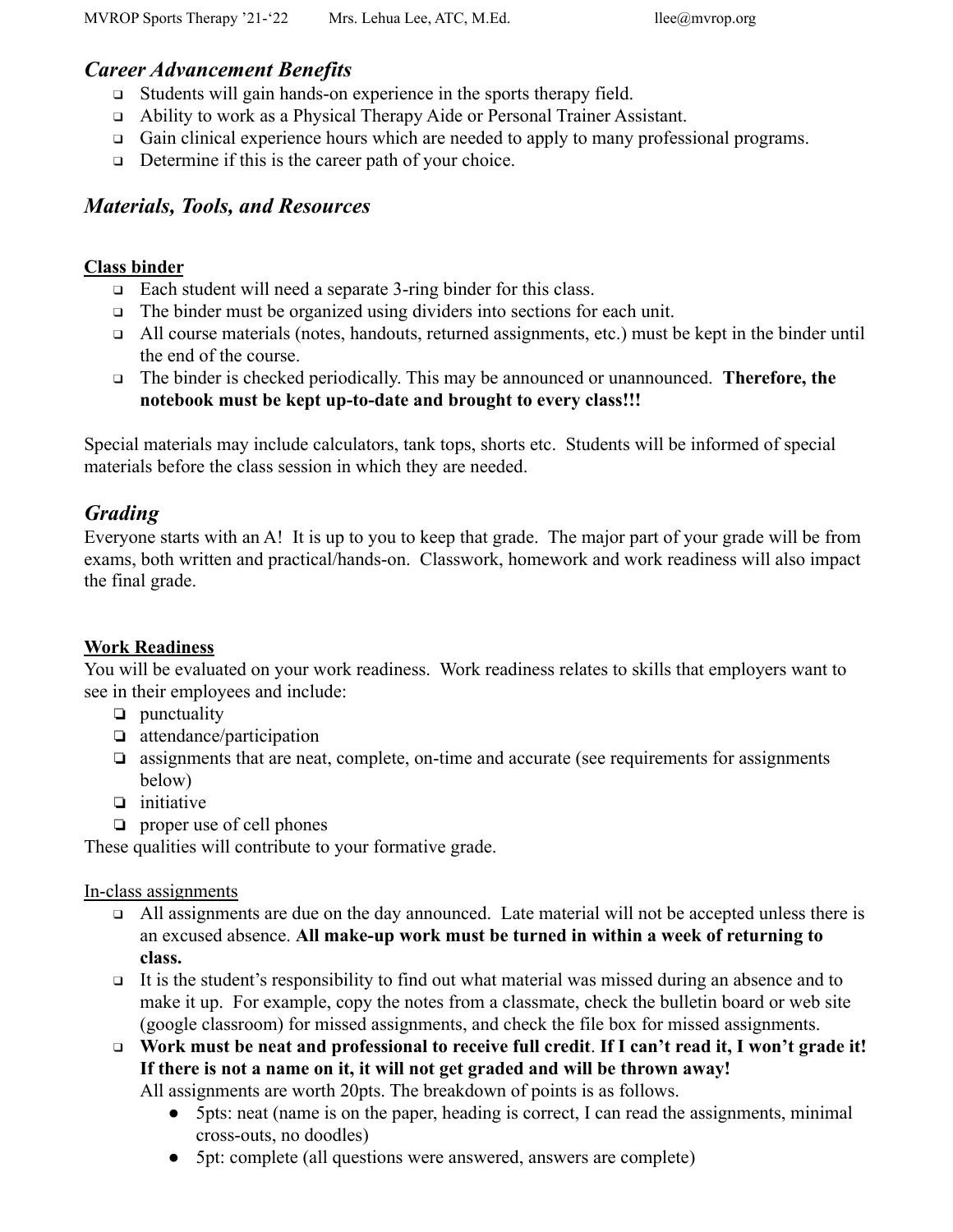- 5pts accurate (the information provided is accurate and thorough)
- 5pts: on-time (the assignment was submitted on time)

## **Tests/labs**

At least one evaluation will be given for each unit. Evaluations may consist of, but are not limited to written tests, group/individual projects, presentations, hands-on (practical) examinations.

## *Breakdown of points*

## **1st semester**

Formative (this includes homework, in-class activities, Into activities, etc) 40% Summative ( this includes written and practical tests, presentations, labs, etc.) 60%



# *Grading Scale*

| $A=100-93%$           | $A = 92 - 90\%$ |                 |
|-----------------------|-----------------|-----------------|
| $B+ = 89-87\%$        | $B = 86-83\%$   | $B = 82 - 80\%$ |
| $C_{\pm} = 79 - 77\%$ | $C = 76 - 73\%$ | $C = 72 - 70\%$ |
| $D_{\pm} = 69 - 67\%$ | D 66-63%        | $D = 62 - 60\%$ |
| $F =$ below 60 %      |                 |                 |

## **IMPORTANT NOTES**

**To be eligible for internships, you must have an 80% or better in the class AND the recommendation of the instructor.** Students who are not eligible for internships will return to their home school for the second semester.

**To be eligible for internships, you must meet minimum attendance requirements**. If a student is falling behind in hours, the student, parent and counselor will be notified. If adequate progress has not been made to improve attendance the student may not be eligible for internships and will return to their home school for second semester.

**Students MUST turn in a ROP Portfolio. Failure to turn in a portfolio will significantly impact the student's grade. No late portfolios will be accepted.**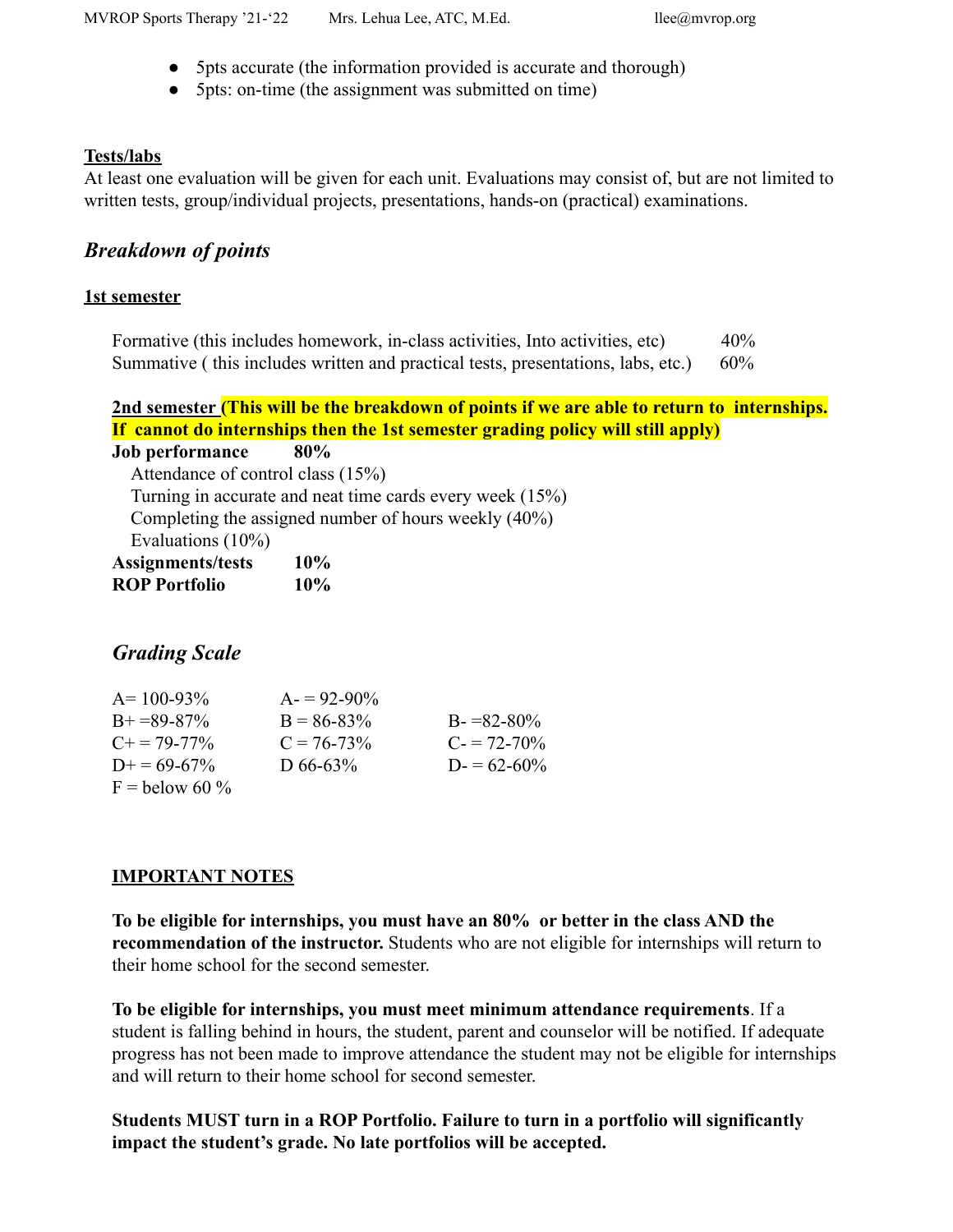## *Policies and Procedures*

## *Campus*

This campus is our responsibility. Dispose of all trash in the garbage cans located in each hallway. This is a non-smoking campus. Students are not allowed to smoke anywhere on campus. Do not park vehicles in designated staff parking. Towing will be enforced by the school officials at the owner's expense.

## *Classroom Rules*

Please keep the classroom neat and organized. If desks or chairs are moved for any class activity, please return them to their original location. Books should be returned to the proper place following use. Do not leave scraps of paper or anything else lying around on your desks. THERE IS NO ONE PICKING UP AFTER YOU! Since this is an ROP class this classroom will be treated as a business environment. Profitability in the industry is related to dollars made. In the classroom, our profitability is learning.

In order to be "profitable" in the classroom, the following rules will be adhered to:

- 1. Come to class on time and with a positive attitude.
- 2. Be prepared with a notebook, paper and pen/pencil.
- 3. No eating or drinking in the classroom (with the exception of bottled water).
- 4. No profanity.
- 5. Respect the right of other's to learn and of me to teach.
- 6. No cheating!! (will receive 0 credit and may be removed from the class)
- 7. Relax, have fun and learn!!

**Attendance/Participation :** Mission Valley ROP's mission is to prepare students for employment, and career preparation via post-secondary educational opportunities. Just as in business and industry, where employees are expected to show up on time every day, Mission Valley ROP students are expected to be on time and participate in classes every day. If you are going to miss a test day, prior notice should be given. Please check the ROP calendar against your home school calendar. The ROP serves 3 districts, so teacher work days and vacations vary. If your home high school has a minimum day or an optional student event that may conflict with your Mission Valley ROP class, you are still expected to attend your Mission Valley ROP class unless told differently by your ROP teacher.

If you are absent it is your responsibility to find out what you have missed. Handouts and class work are kept on the counter in the back of the classroom. Information can also be found on the class webpage located at [www.mvrop.org](http://www.mvrop.org) or through google classroom. Make sure you pick up these handouts at the **beginning** of your first day back.

Make-up assignments will be given for excused absences only, which include medical, legal, bereavement and school business. Failure to complete make-up assignments will adversely affect your grade. All make-up work must be completed within one week of the absence.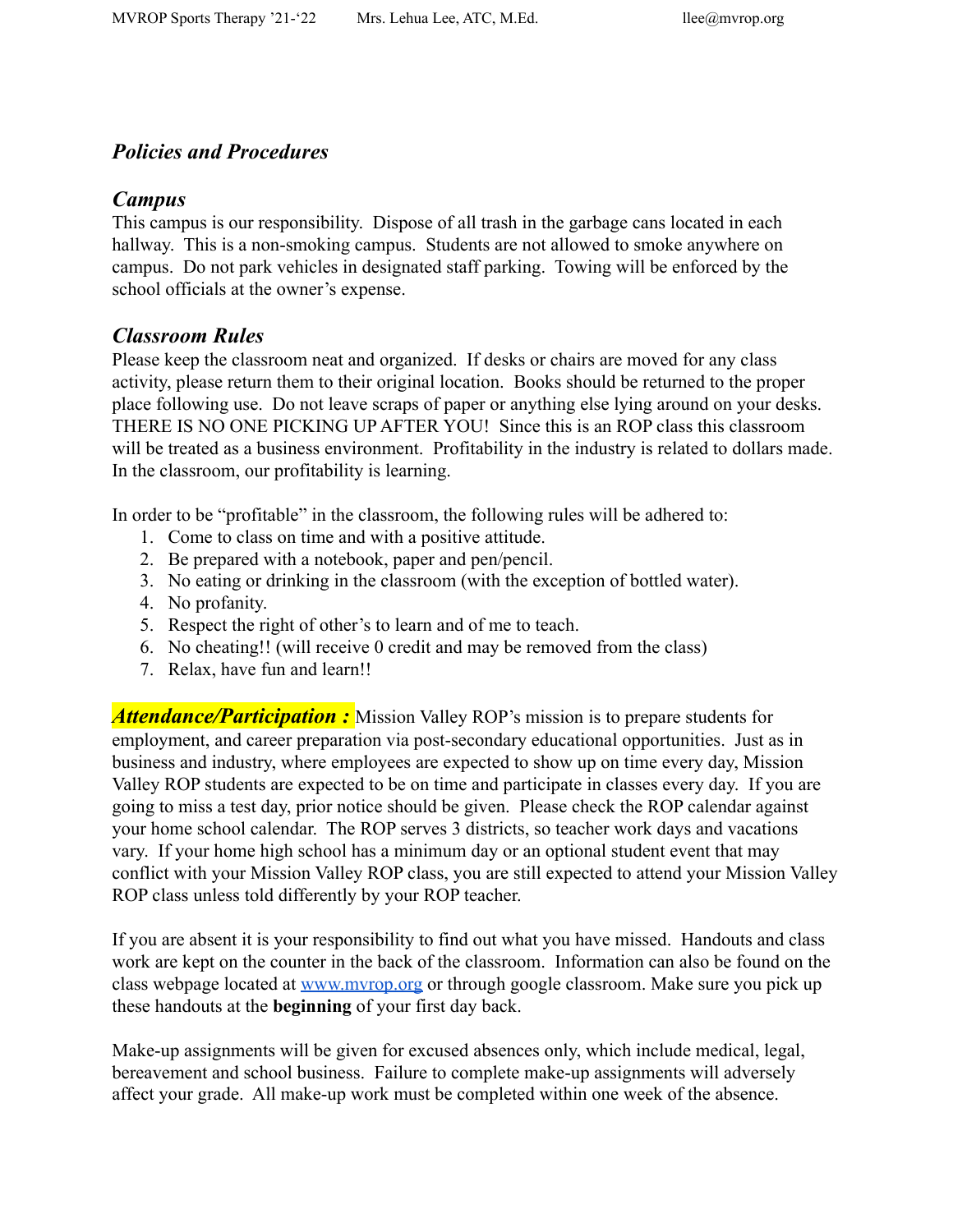Students must arrive on time to class. **If you are absent, I must receive the excuse from a parent or guardian (written or by phone to 510-657-1865 x15224) no later than the day of your return to class or the absence will be considered unexcused. If an excuse is taken to your home school, a second excuse (or a copy) must be given to me. If you are tardy or miss a Mission Valley ROP class your grade may be adversely affected.** Punctuality is very important and excessive tardiness may prevent a student from being placed at an internship site. Talking on a cell phone or having personal conversation outside the class is unproductive and will be considered a tardy. Tardiness reduces instructional time and is disruptive to the classroom. Tardies may prevent the student from receiving a course certificate.

## **If a student is absent 2 consecutive days, or 2 days within a 10-day period, parents will be notified by the instructor. If the student has 2 uncleared absences a parent will receive a written deficiency notice.**

Perfect attendance certificates will only be issued to students who have no absences or tardies. There are no exceptions.

## *Units of Credit*

**This is a variable unit course!** Variable credit is a way of awarding units based upon productive work of students that can meet minimum standards. In the work world, productive work occurs when the employee is at work. In the education world, productive work occurs when the student is in class (or internship). Just as an employee's paycheck may be reduced by reduced hours at work, a student's units of credit may be reduced by reduced hours in the classroom/internship. If a student is in danger of losing units, both the parent and counselor will be notified.

Students completing this course with an 80% or better and the recommendation of the instructor will receive a Mission Valley ROP Certificate of Completion listing competencies achieved in the course.